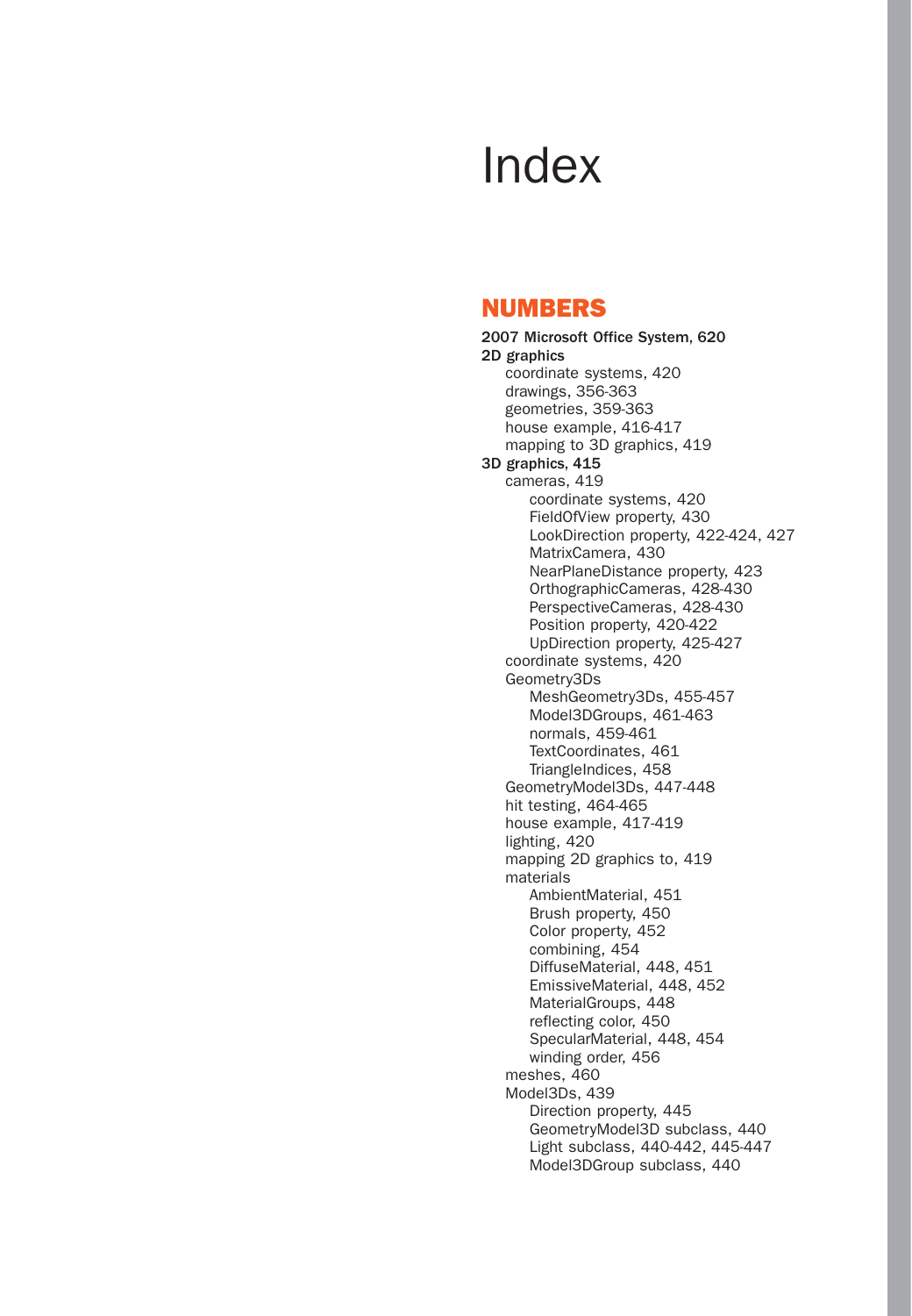Transform3Ds, 430-432, 437 combining, 439 MatrixTransform3D subclass, 431, 439 RotateTransform3D subclass, 431, 436-438 ScaleTransform3D subclass, 431-435 Transform3DGroup subclass, 431 TranslateTransform3D subclass, 431-433 Viewport3D element, 465-468 Visual3Ds ModelVisual3Ds, 463-464 Viewport3DVisuals, 468 3D modeling programs, 440

## A

About dialog, XAML, 46 absolute sizing, 162 AccelerationRatio property, animation, 481 access keys, WPF/Win32 interoperability, 555 ActiveXcontrols, WPF interoperability, 572-576 ActualHeight, 129-130 ActualWidth, 129-130 AddHandler, 66 AddVisualChild method, 378 Adobe Flash versus WPF, 15 Aero Glass, 223-226 Aero theme, 85 aggregate geometry, 362-366 alignment, 134-135 AllowPartiallyTrustedCallers, 230 AmbientLights, 441, 446-447 AmbientMaterial, 451 anchored blocks, 527-528 Angle, 138 AngleX, 143 AngleY, 143 animation. *See also* graphics data binding, 494 dependency properties, 60 keyframes, linear, 492-494, 497 layout-to-layout, rotations in, 436 path-based, 498 procedural code AccelerationRatio property, 481 AutoReverse property, 479 BeginTime property, 478-479 classes, data types, 472 classes, 471-476 controlling animation durations, 475 DecelerationRatio property, 481 Duration values, 481 FillBehavior property, 482 From/To field flexibility, 476-478 IsAdditive property, 482 IsCumulative property, 482 Rendering events, 470 RepeatBehavior property, 480 reusing animations, 475

SpeedRatio property, 479 timers and callback functions, 470 XAML EventTriggers inside styles, 487-489 EventTriggers with storyboards, 483-487 RepeatBehavior property, 489 ScaleTransform, 489 starting animations from property triggers, 490 TargetProperty attached properties, 494 timelines as storyboards, 490-492 timing keyframes, 495 TranslateTransform, 489 annotations, adding to flow documents, 532-535 apartments, COM, 195 Application class, 195-201 Application.Current, 199 Application.GetCookie, 230 Application.Run, 196 ApplicationCommands, 76 ApplicationCommands.Help.Text, 75 ApplicationDeployment, 237 ApplicationDeployment.IsNetworkDeployed, 236 applications creating without Application, 200 full-trust XAML browser application, 231 gadget style applications, 226-229 multithreaded applications, 201 navigation-based Windows applications, 207 single-instance application, 200 standard Windows applications, 191 Application class, 195-201 ClickOnce, 206-207 common dialogs, 202 custom dialogs, 203-204 dialogs, 202 persisting and restoring application state, 204-206 Window class, 192-195 Windows Vista, 351 XAML browser applications. *See* XBAPs ArcSegment class (PathSegments), 359 ArrangeOverride, 609, 612 AssemblyInfo, 229 AssemblyReference, accessing binary resources, 244 AssemblyVersion, 229 attached events, 71-74 attached properties, 60-64 attached property provider, 61-62 attacks, malicious skins, 346 audio, 501 looping, 505 media files as embedded resources, 511 MediaElement class, 504-506 MediaPlayer class, 503-504 MediaTimeline class, 504-506 metadata associations, 512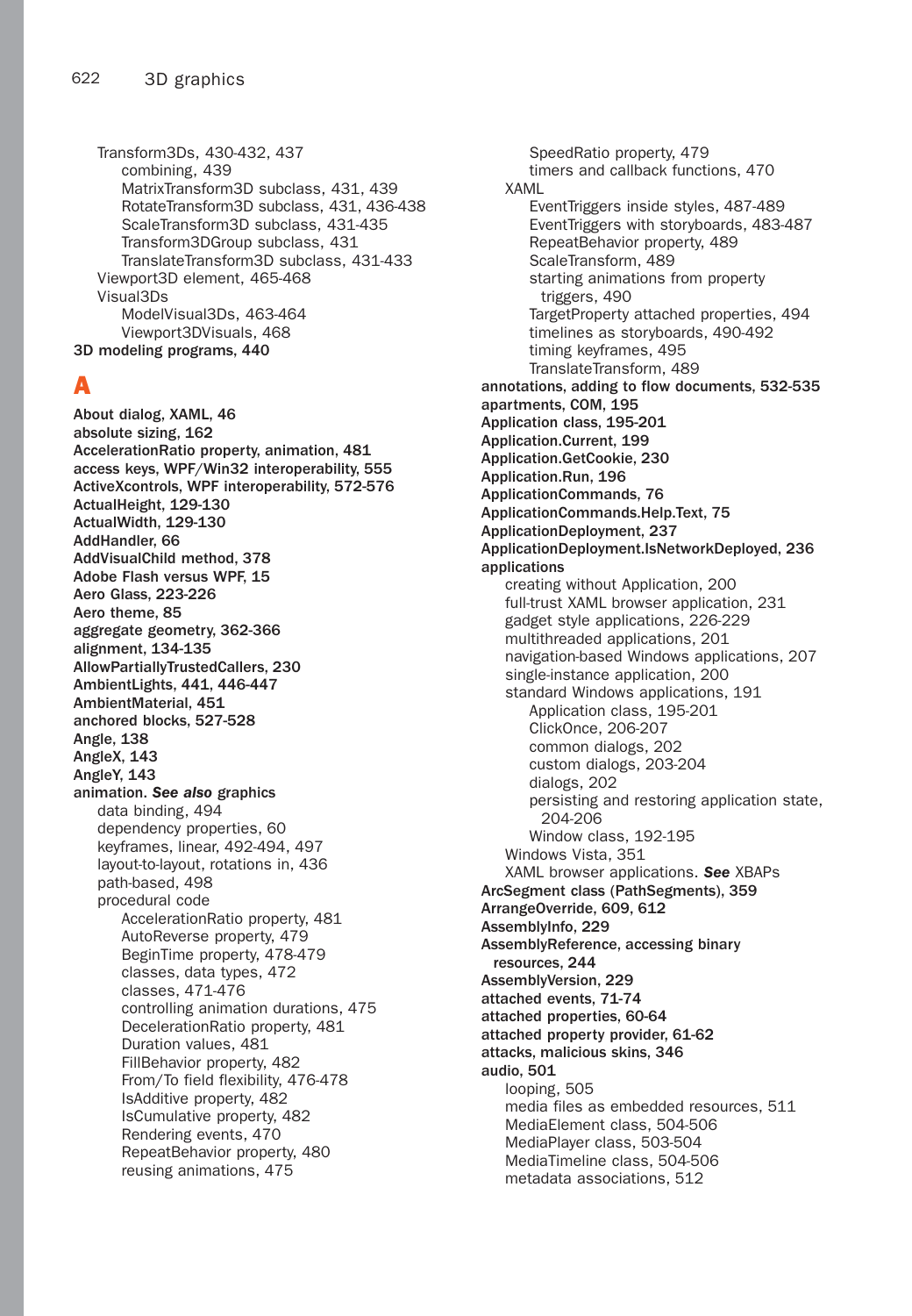SoundPlayer class, 502 SoundPlayerAction class, 502-503 SpeechSynthesizer class support, 514 streaming, 510 WPFsupport, 506 Auto, 176 Automatic, 215 automation IDs, ItemsControl, 111 AutoReverse property, animation, 479 autosizing, 162 AxisAngleRotation3D (RotateTransform3D subclass), 436

## B

back/front sides (MeshGeometry3Ds), 457 BAML (Binary Application Markup Language), 39-41 BeginTime property, animation, 478-479 behaviors, creating for custom controls, 591-597 user controls, 583-585 Bezier curves, 360 BezierSegment class (PathSegments), 359 Binary Application Markup Language, 39-41 binary resources, 239 accessing, 241-245 defining, 240-241 localization, 246-247 Binding object ClearBinding method, 261 collections, 267-270 dependency properties, 297 entire objects, 265-266 entire UIElements, 266 Mode property, 297 NET properties, 263-264 procedural code, 259-260 RelativeSource property, 263 removing, 261 SetBinding instance method, 260-261 source property, 260-261 specifying objects via data context versus, 271 target property, 260 UpdateSourceTrigger property, 298-299 validation, 299-302 XAML, 262 Binding.DoNothing values (value converters), 278 bitmap effects. *See also* color applying, 411-412 customizing, 410 performance issues, 411 properties list, 412-414 blocks (documents), 523-524 anchored, 527-528 BlockUIContainer, 522 list, 521 paragraph, 521, 525

section, 521 table, 521, 525 BlockUIContainer blocks, 522 Blois, Pete, 619 BooleanToVisibilityConverter value converter, 276 Both, 181 BrowserInteropHelper, 229-230 Brush property (materials), 450 brushes color color spaces, 393-394 LinearGradientBrush, 396-398 RadialGradientBrush, 399-400 SolidColorBrush, 393-394 type converter, 395 DrawingBrushes, 403-405, 449 GradientBrushes, 449 ImageBrushes, 405-406, 449 opacity masks, 408 tile, 401-410 VisualBrushes, 406-410, 449 bubbling routed events, 67 build actions, 240-241 BuildWindowCore method, MyHwndHost subclass, 548-549 built-in command bindings, controls with, 79-81 built-in commands, 75-78 Button, 92 Button\_Click, 21 Button.IsCancel, 88 Button.IsDefault, 88 ButtonBase class, 87-88 buttons, content controls, 87-91

## C

C# Aero Glass, 223 TaskDialog signature and types, 220 C++/CLI advantages of, 546 compiling, TranslateAccelerator conflicts, 555 defining, 545 mixing managed/unmanaged code, 545-546 upgrading to, 555 caching, ClickOnce, 228 callback functions, animation, 470 cameras, 419, 542-551 coordinate systems, 420 FieldOfView property, 430 LookDirection property, 422-424, 427 MatrixCamera, 430 NearPlaneDistance property, 423 OrthographicCameras, 428-430 PerspectiveCameras, 428-430 Position property, 420-422 UpDirection property, 425-427 CAML, 39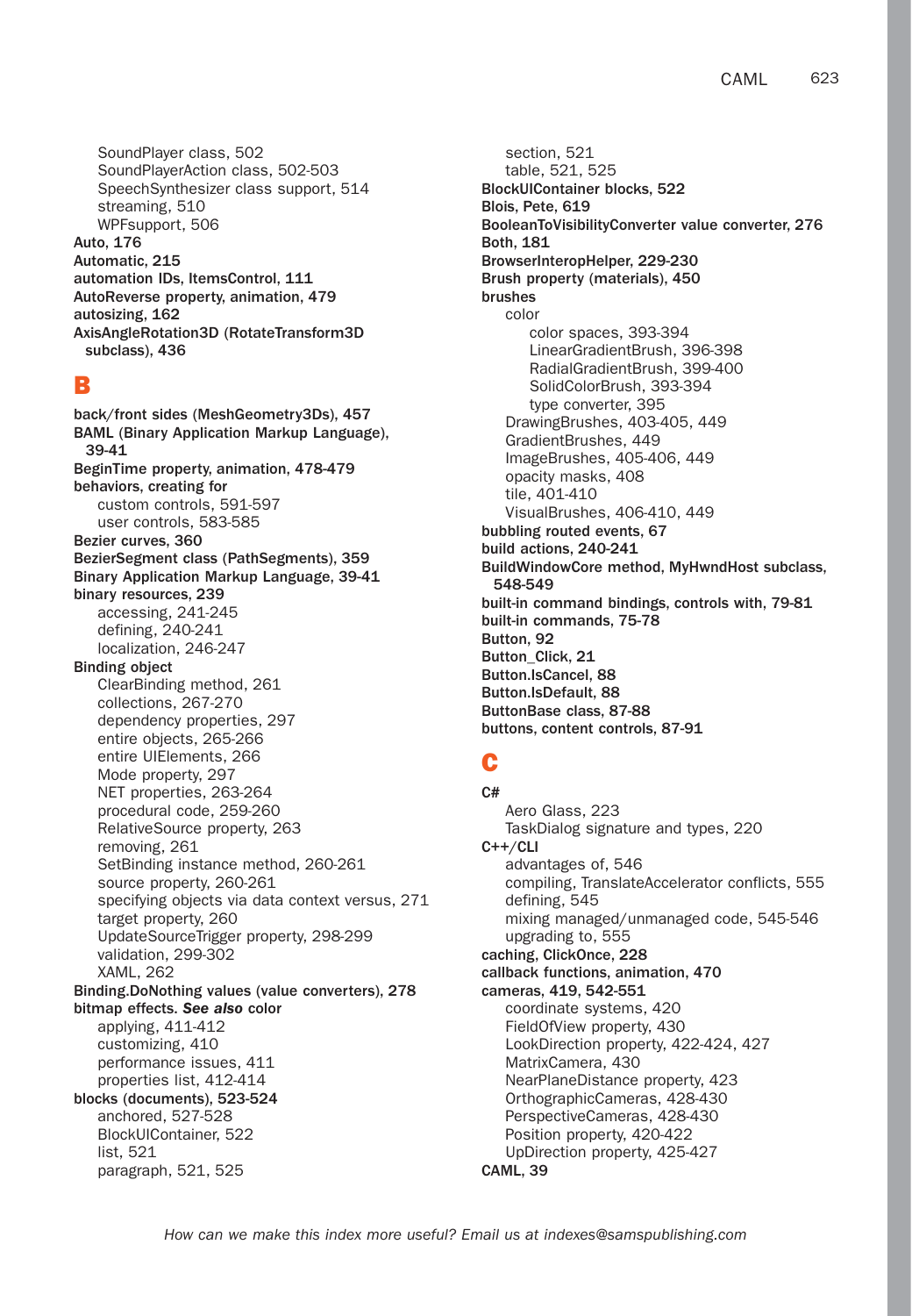CanGoBack, 215 CanGoForward, 215 Canvas, 148-149 clipping, 172 default Z order, 150 interaction with child layout properties, 150-151 mimicking with Grid, 169-170 CenterX, 139-143 CenterY, 139-143 change notifications, dependency properties, 54-56 CheckBox, 90 child elements, 33 child layout properties Canvas, 150-151 DockPanel, 157-158 StackPanel, 152 WrapPanel, 154-155 children of object elements, XAML collection items, 30-32 content property, 30 processing rules, 33 type converters, 32-34 Chrome, 192 classes Application, 195-201 ButtonBase, 87-88 ContentElement class, 81 Control class, 81 DependencyObject class, 81 DispatcherObject class, 81 FrameworkContentElement class, 81 FrameworkElement class, 81 Freezable class, 81 hierarchies,81 Object class, 81 System.Windows.Controls.Panel, 127 UIElement class, 81 Visual class, 81 Window, 192-195 Classic theme, 85 ClearBinding method, Binding objects, 261 clearing local values,59 **ClickOnce** caching,228 Windows Installer versus,206-207 clip art geometries, example of, 371-372 shapes example, 391-393 clipping, 172-174 ClipToBounds, 173-174 clr namespace, 33 coerce, dependency properties, 60 Collapsed, 133 collection items, XAML, 30-32 collections data binding, 267-269 disjoint sources, handling, 302-304

views, 279 creating, 287 default view navigation, 285 filtering, 285 grouping, 281-284, 288-289 navigating, 285, 288 sorting, 279-281, 288-289 CollectiveViewSource class, 287-289 color. *See also* bitmap effects brushes color spaces, 393-394 LinearGradientBrush, 396-398 RadialGradientBrush, 399-400 SolidColorBrush, 393-394 type converter, 395 custom color space profiles, 394 final reflected color formula, 450 gradients, 399 reflecting, materials, 450 system color, themes, 348-349 transparent, 399 Vista (Windows) schemes, 351 Color property, 442, 452 ColumnDefinition, 159 columns sharing sizes, 166-168 sizing, 162-165 ColumnSpan, 160 COM, apartments, 195 CombinedGeometry, 362, 366 combining materials, 454 Transform3Ds, 439 transforms, 145 ComboBox, 101-106, 108 ComboBoxItem, 106-107 CommandBinding, 77-78 CommandConverter class, 78 commands, 74 built-in commands, 75-78 controls with built-in command binding, 79-81 executing with input gestures, 78-79 interactivity, 603-604 commas ( , ) geometry strings, 369 tripple-comma syntax, Pack URI, 245 common dialogs, Windows applications, 202 compiler option (Visual C++), 550 compiling XAML, 37-42 ComponentCommands, 76 ComponentResourceKey, 598, 601 CompositeCollection class, 302 composition, 13 consolidating routed event handlers, 72 containers, content controls Expander, 97-98 Frame, 95-96 GroupBox, 96-97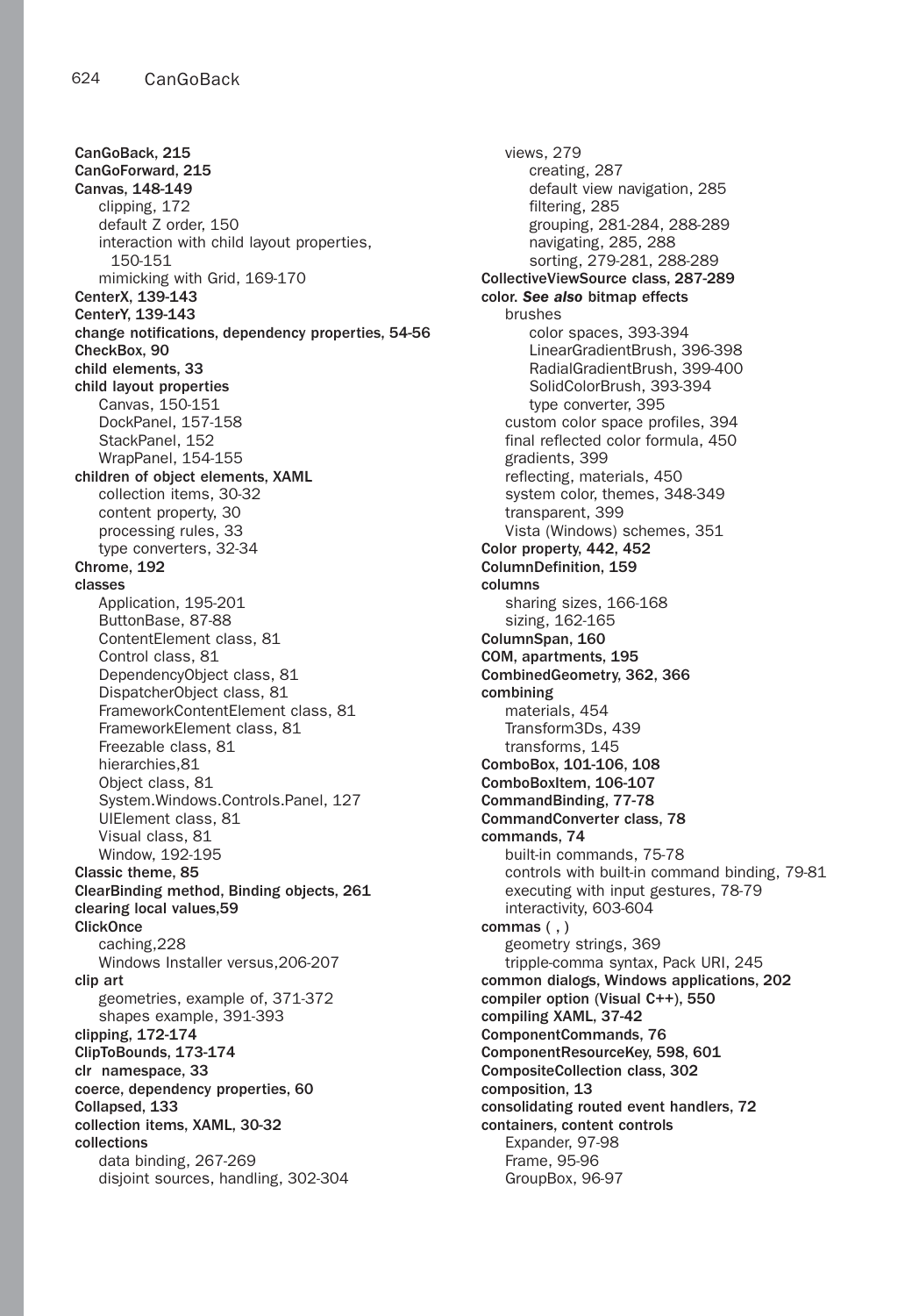Label, 92 ToolTip, 92-95 Content build action, 240-241 content controls, 86-87 buttons, 87-91 containers, 92-98 content overflow, 171 clipping, 173-174 scaling, 177-182 scrolling, 174-177 Content property object elements, XAML, 30 templates, 326, 328 ContentElement class, 81 ContextMenu, 117-118 Control class, 81 control points, Bezier curves, 360 control templates, 322-323, 339 controls built-in command bindings, 79-81 considerations for sophisticated controls, 601-604 content controls, 86 buttons, 87-91 containers, 92-98 custom controls, 579 creating, 590-601 user controls versus, 580 items controls DisplayMemberPath, 99 HasItems, 99 IsGrouping, 99 ListBox, 98 menus, 114-118 selectors, 100-113 StatusBar, 123 ToolBar, 120-122 Treeview, 118-120 TreeviewItem, 119-120 range controls, 123-125 text and ink controls, 126-129 user controls, 579 adding, 586-590 creating, 581-585 custom controls versus, 580 protecting from accidental usage, 585 Convert method, value converters, 298 ConvertBack method, value converters, 298 converting spoken words to text, 516-517 coordinate systems, 420-421 Corby, Karen,229 Cube Button style, Viewport3D element, 466-468 cultures (multiple), preparing projects for, 246 curves, Bezier, 360 custom controls, 579 creating, 590 behaviors, 591-597 user interfaces, 597-601 user controls versus, 580

custom dialogs, Windows applications, 203-204 custom panels invalidating layouts, 609 manage step (layouts), 608 measure step (layouts), 606-609 parent/child communications, 606-609 RibbonPanels, creating, 609-614 customizing, 13. *See also* styles; templates; skins; themes bitmap effects, 410 collection views filtering, 285 grouping, 281-284 navigating, 285 sorting, 279-281 data display, value converters, 278-279 data flows, data binding, 297, 299 Grid, 161 keyboard navigation, ToolBar, 122 reasons for inclusion in WPF, 308

## D

DashStyle class (PenLineCaps), 370 data binding animation, 494 Binding object adding validation rules to, 299 ClearBinding method, 261 collections, 267-270 dependency properties, 297 entire objects, 265-266 entire UIElements, 266 exception handling, 301-302 Mode property, 297 NET properties, 263-264 procedural code, 259-260 RelativeSource property, 263 removing, 261 SetBinding instance method, 260-261 source property, 260-261 specifying objects via data context versus, 271 target property, 260 UpdateSourceTrigger property, 298-299 writing validation rules for, 299-301 XAML, 262 CompositeCollection class, 302 customizing collection views, 279 creating new views, 287 filtering, 285 grouping, 281-284 grouping/sorting in XAML, 288-289 navigating, 285, 288 sorting, 279-281 customizing data flows, 297-299

*How can we make this index more useful? Email us at indexes@samspublishing.com*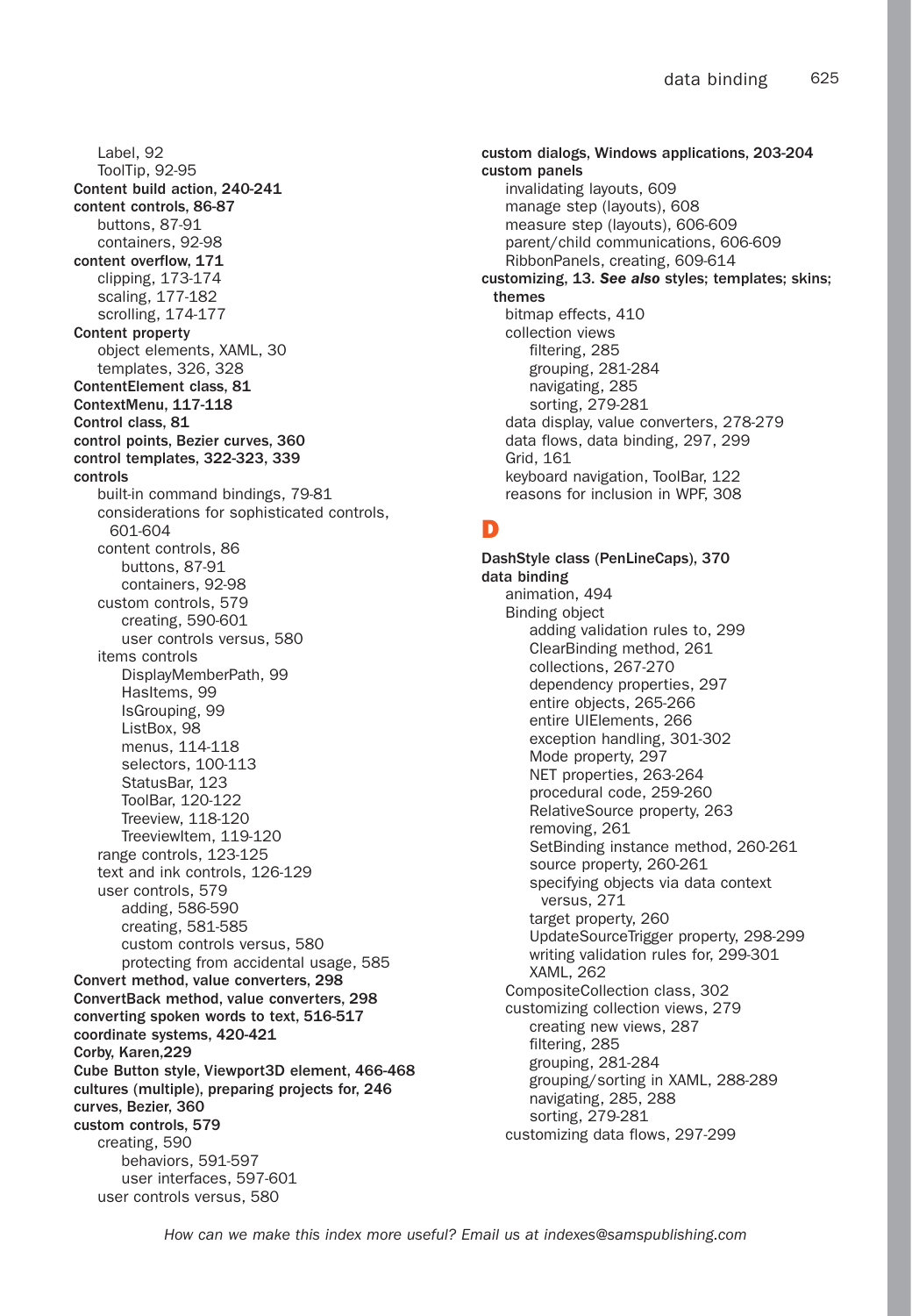data providers, 289 ObjectDataProvider class, 294-296 suppressing automatic unwrapping, 295 XmlDataProvider class, 290-294 data templates, rendering, 272-273 DataContext, 270-271 disjoint sources, handling, 302-304 MultiBinding class, 302-303 OneWayToSource binding, 296 PriorityBinding class, 303-304 pure-XAMLRSSreader example, 305-306 rendering, 272 troubleshooting, 277 two way binding, 296-298 value converters binding collection items, 278 Binding.DoNothing values, 278 BooleanToVisibilityConverter, 276 canceling data binding temporarily, 278 Convert and ConvertBack methods, 298 customizing data display, 278-279 incompatible data types, handling, 274-277 MultiBinding class, 303 naming, 275 rendering, 274 TemplateBinding, 331 data flows, customizing, 297-299 data providers, 289 ObjectDataProvider class, 294-296 supressing automatic unwrapping, 295 XmlDataProvider class, 290-294 data templates, 272-275 data triggers, 318-320 DataContext, 270-271 debuggers, Visual C++, 559 DecelerationRatio property, animation, 481 declarative programming, 13 decorators, 177 delegate contravariance, 73 dependency properties, 51 adding to user controls, 586-589 animation classes, 471 attached properties, 60-64 avoiding implementing logic, 588 Binding object, 297 change notification, 54-56 hijacking for templates, 332 implementation, 52-54 InkCanvas, Setter behavior, 312 .NET property wrappers, 53 property inheritance, 56-57 support for multiple providers, 57-60 DependencyObject class, 81 DependencyProperty.Register, 589 DependencyPropertyHelper.GetValueSource method, 59 DesiredSize, 129 DestroyWindowCore method, MyHwndHost subclass, 548-549

device-independent pixels, 132 dialog results, 203 dialogs, Windows applications, 202-204 dictionaries collection items, 31 themes, 350 DiffuseMaterial, 448, 451 Direction property (Model3Ds), 445 DirectionalLights, 441-442 DirectX10, WPF interoperability, 541 versus, 14 Disabled, 176 Dispatcher.Run, 200 DispatcherObject class, 81 DispatcherTimer versus Net timers, 471 DisplayMemberBinding property, 112 DisplayMemberPath, 99 DockPanel, 155-156 child layout properties, 157-158 mimicking with Grid, 169 documents, flow annotations, adding, 532-535 anchored blocks, 527-528 blocks, 523-524 BlockUIContainer blocks, 522 displaying, 530 InLines, 525-526, 530 list blocks, 521 page breaks, 528 paragraph blocks, 521, 525 section blocks, 521 simple document example, 520-521 spans, 526-527 table blocks, 521, 525 XPS, 519 double data type, animation class usage example, 472-474 download group, 234 DownloadFileGroupAsync, 237 DownloadFileGroupCompleted, 237 downloading files on demand, XBAPs, 234-236 DownOnly, 180 Drawing class, 356-358 DrawingBrush object, 357 DrawingBrushes, 403-405, 449, 593 DrawingContext, 374-376 DrawingGroup subclass (Drawing class), 357 DrawingImage object, 357-358 drawings, 356-357 Bezier curves, 360 CombinedGeometry, 362 control points, 360 GeometryGroup, 362 PathGeometry, 359-366 StreamGeometry, 363 uses of, 359 DrawingVisual object, 357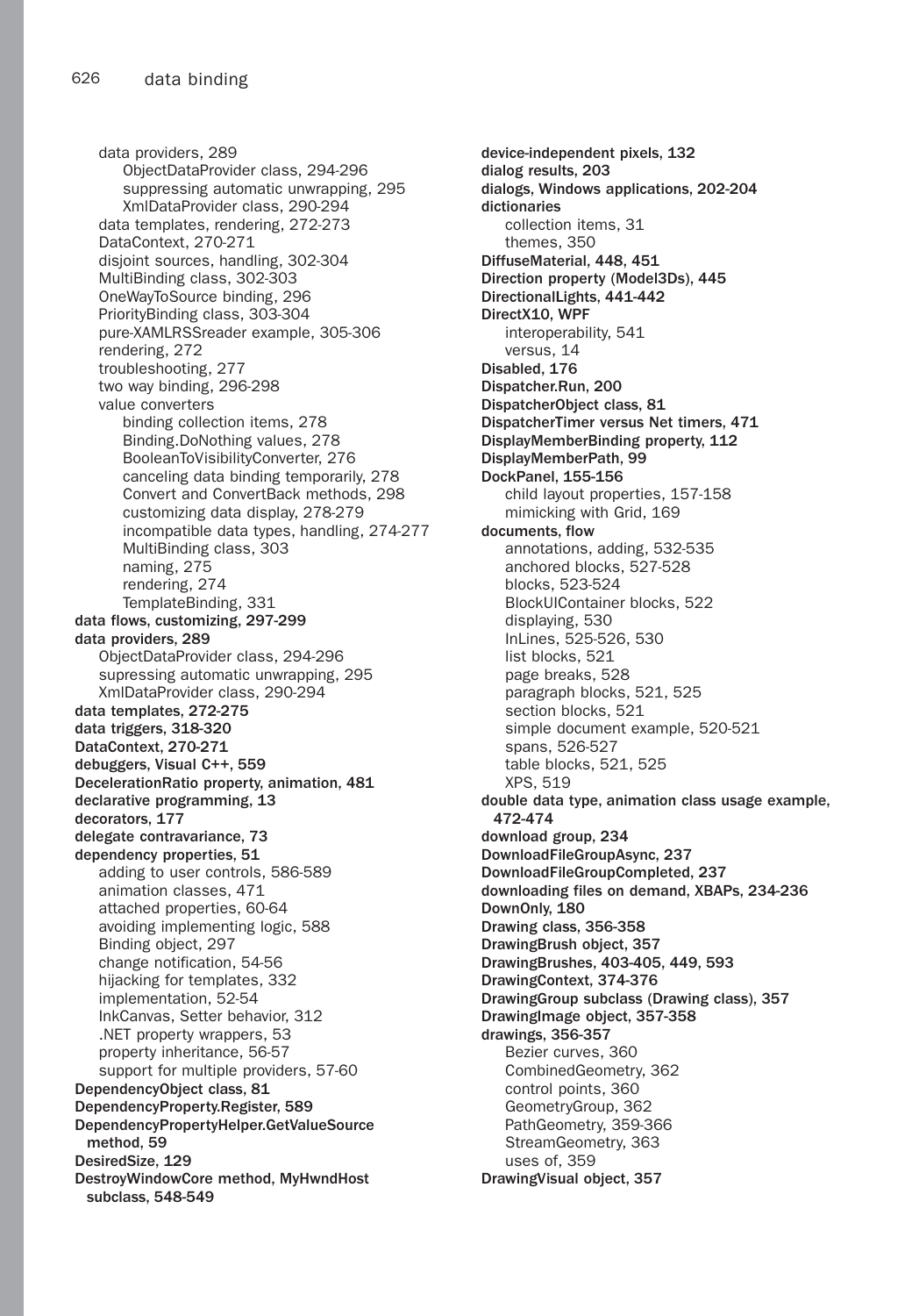DrawingVisuals children of DrawingVisuals, 382 custom rendering option, 378 filling with content, 373-376 Duration data type, 476 duration values, animation, 481 DwmExtendFrameIntoClientArea, 223-225 DynamicResource resources defining/applying in procedural code, 254-256 StaticResource resources versus, 251-252 system resource interaction, 258

## E

EditingCommands, 76 electric skins example, 345 elements defined, 81 naming elements without X:Name, 36 XAML, 21-22, 36-37 EllipseGeometry subclass (Geometry class), 359 ellipses, 358, 388 EmbeddedResource build action versus Resource build action, 240 embedding controls WPF/ActiveX controls, 572-576 WPF/Win32, 541 access key support, 555 HwndSource, 556-559, 562-563 keyboard navigation, 552-554 launching modal dialogs, 556, 563 layout support, 560, 563 webcam controls, 542-551 WPF/Windows Forms applications, 568-572 controls, 564-567, 571 EmissiveMaterial, 448, 452 EraseByPoint, 129 EraseByStroke, 129 events attached events, 71-74 handling, 69 processing, XAML, 22 routed events, 64, 68, 70-71 adding to user controls, 589-590 bubbling, 67 implementation, 65-66 tunneling, 67 EventSetters, styles, 320 EventTriggers, XAML animation inside styles, 487-489 storyboards in, 483-487 exception handling, Binding object, 301-302 Expander, 97-98 expressions, 60 Extended, SelectionMode, 108 Extensible Application Markup Language. *See* XAML

# F

FieldOfView property (cameras), 430 FileInputBox, 581-584, 587 FileIOPermission, 233 FileName, 586 FileNameChanged, 589-590 Fill, 177 Fill property (shapes), 385-387 FillBehavior property, 482 FillRule property GeometryGroup, 364 PathGeometry, 362 Filter property, ICollectionView, 285 filtering collection views, 285 Flat line caps versus Square line caps, 369 flow documents adding annotations, 532-535 blocks, 523-524 anchored, 527-528 BlockUIContainer, 522 list, 521 paragraph, 521, 525 section, 521 table, 521, 525 displaying, 530 InLines, 525-526, 530 page breaks, placing before line breaks, 528 simple document example, 520-521 spans, 526-527 WPFsupport, XPS, 519 FlowDirection, 134-137 fonts (system), themes, 348-349 Frame, 95-96, 208-210 frame snapshots (video), 508 FrameworkContentElement, 81 FrameworkElement, 81, 129-130, 145 FrameworkElementAutomationPeer, 603 FrameworkPropertyMetadata, 589 Freezable class, 81 front/back sides (MeshGeometry3Ds), 457 full-trust XAML browser application, 231

## G

gadget style applications, 226-229 GDI (graphics device interface), 10 generic dictionaries, themes, 350 geometries, 359 Bezier curves, 360 clip art example, 371-372 CombinedGeometry, 362, 366 control points, 360 GeometryGroup, 362-366 PathGeometry, 359-366 PenLineCaps, 369-370 spaces, commas in strings, 369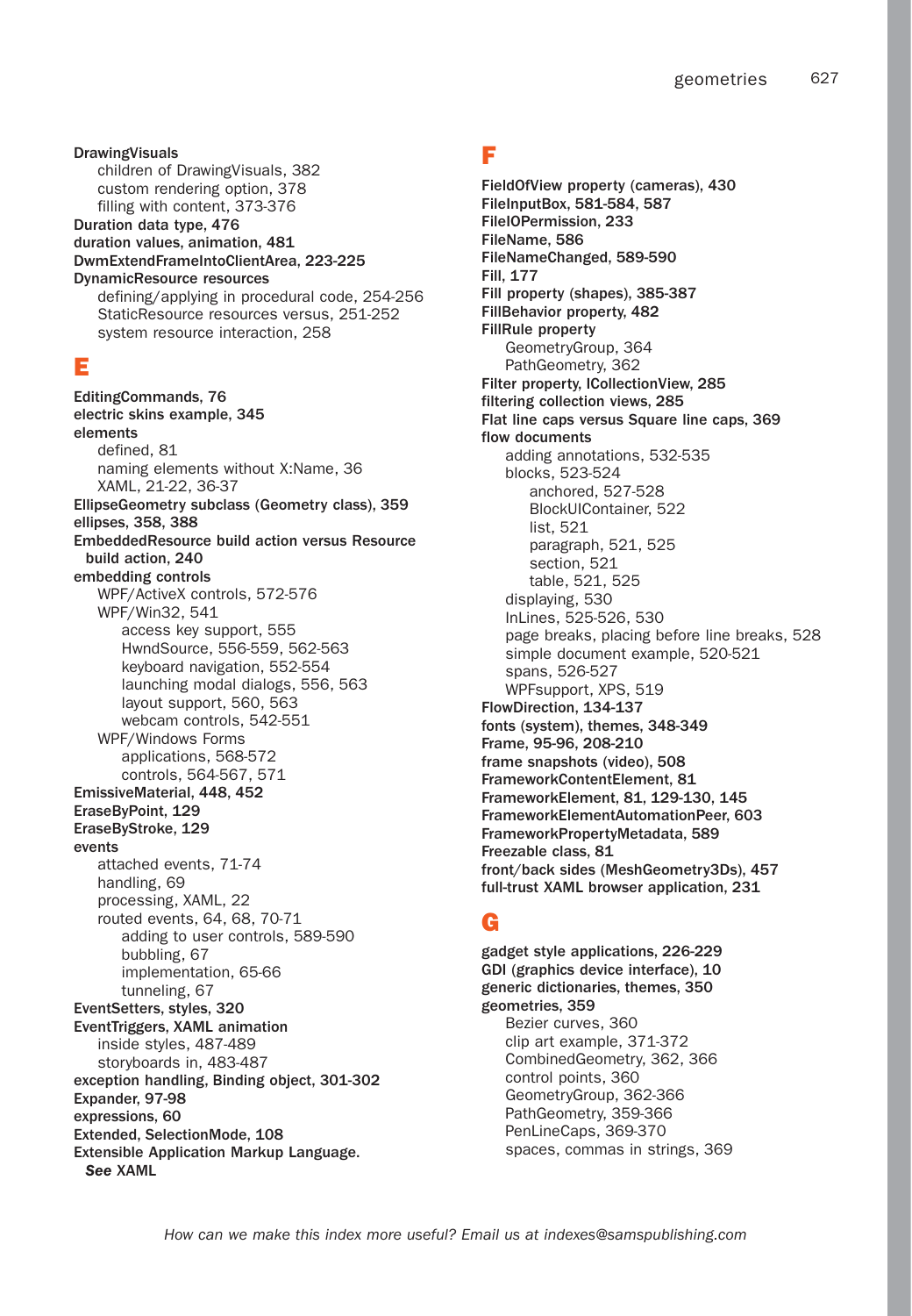StreamGeometry, 363 string representations, 367-369 uses of, 359 Geometry class, 359 Geometry3Ds, MeshGeometry3Ds, 455 front/back sides, 457 Model3DGroups, 461-463 normals, 458-459 positions, 456 TextCoordinates, 461 TriangleIndices, 457-458 GeometryDrawing subclass (Drawing class), 356-357 GeometryGroup, 362-366 GeometryModel3Ds,440, 447-448 GestureOnly, 128 GetTemplateChild, 602 GetValue, 588 GetVisualChild, 377-379 GlassHelper.ExtendGlassFrame, 225 GlyphRunDrawing subclass (Drawing class), 356 GoBack, 215 GoForward, 215 GradientBrushes, speciying texture coordinates, 449 gradients, color, 399 GrammarBuilder class, specifying grammar in, 518 graphics. *See also* 2D graphics; 3D graphics; animation immediate mode systems, 355 retained mode systems, 355-356 graphic device interface, 10 Grid, 158-162 comparing to other panels, 168-170 customizing, 161 GridLength, 163-164 GridSplitter, 164-166 GridView, 111-112 GroupBox, 96-97 GroupDescriptions property, ICollectionView, 281-284 grouping collection views, 281-284 RadioButton, 91

## H

hardware acceleration, 12 HasContent property, 86-87 HasItems, 99 Header property, ToolBar, 122 HeaderedItemsControl, 115 headers, containers with, 96-98 Height, 128-130 HelpExecuted, 78 Hidden, 133, 176 hijacking dependency properties, templates, 332 hit testing 3D graphics, 464-465 receiving detailed information, 464 visuals callback mechanisms, 384 modifying visual trees in callback methods, 384 multiple visuals, 380-383 overlapping visuals, 383-385 overriding HitTextCore method, 384 simple hit testing example, 379 HitTestResult type, 464 HitTextCore method, overriding, 384 HorizontalAlignment, 134-135 HorizontalContentAlignment, 135 HorizontalScrollBarVisibility, 175 HTML pages, that navigate WPF pages, 211 HwndHost class, MyHwndHost subclass, 548-549 HwndSource, WPF/Win32 interoperability, 556-559, 562-563 Hyperlinks, 211-212

# I

ICollectionView Filter property, 285 GroupDescriptions property, 281-284 SortDescriptions property, 279-281 ICommand interface, 75 Icon, 115 ILDASM, 620 ImageBrushes, 405-406, 449 ImageDrawing subclass (Drawing class), 356-358 immediate mode graphics systems, 355 indices, Windows, 198 InitializeComponent, 40-41, 194 Ink, 128 InkAndGesture, 128 InkCanvas dependency properties, Setter behavior, 312 text and ink controls, 128-129 InLines, flow documents, 525-526, 530 input gestures, executing commands, 78-79 input hit testing, 379 InputGestureText, 116 integrated navigation, XBAPs, 234 integration broad, 11 journal, 231 interactivity commands, 603-604 named template parts, 601-602 Internet 7, journal integration, 231 interoperability (WPF) ActiveX controls, 572-576 DirectX, 541 Win32, 541 access key support, 555 HwndSource, 556-559, 562-563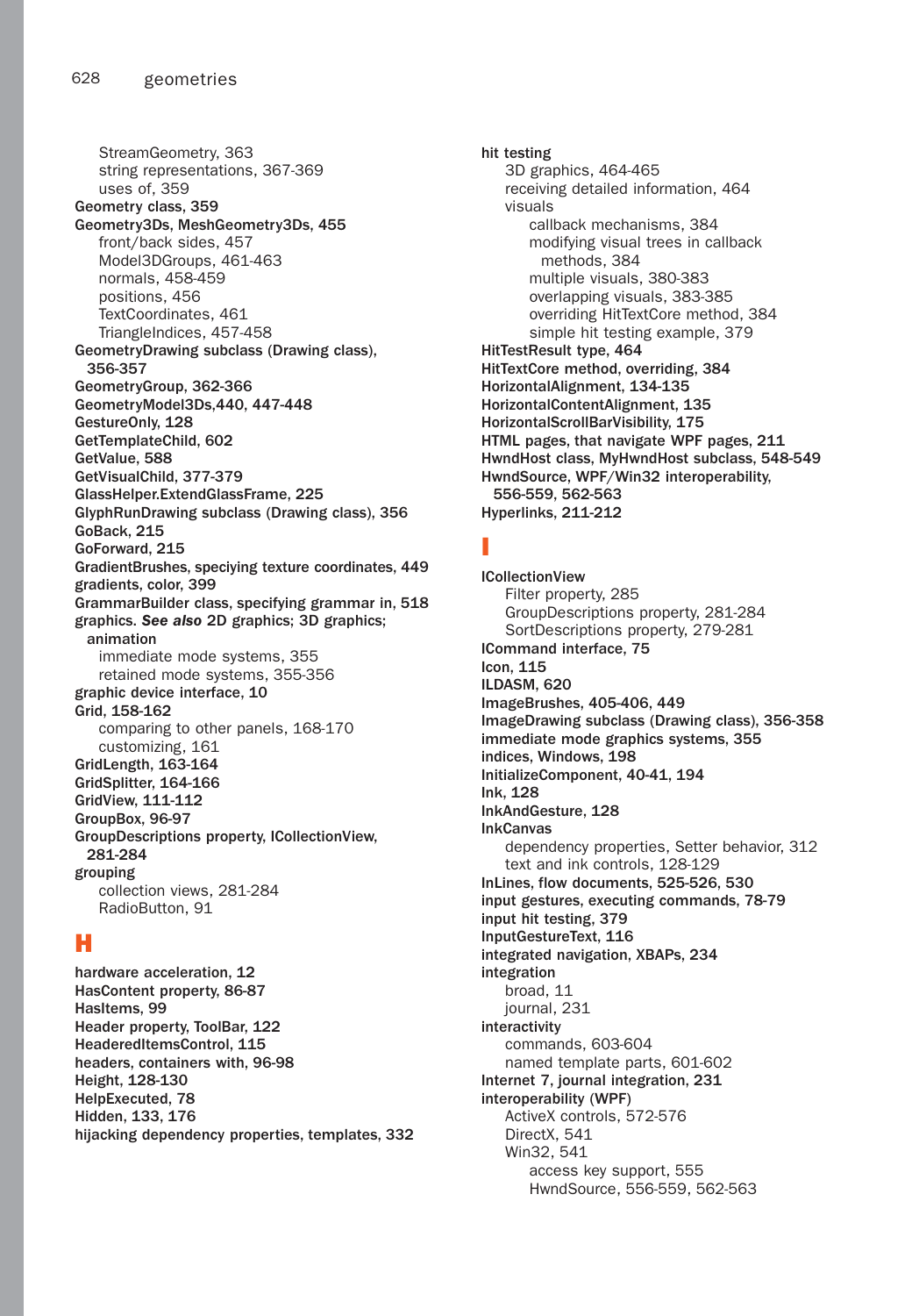keyboard navigation, 552-554 launching modal dialogs, 556, 563 layout support, 560, 563 webcam controls, 542-551 Windows Forms applications, 568-572 controls, 564-567, 571 InvalidOperationException messages, 269 IsAdditive property, animation, 482 IsBrowserHosted, 229 IsCumulative property, animation, 482 IsEditable, 102 IsGrouping, 99 IsInDesignMode, 604 IsIndeterminate, 124 IsMainMenu property, 114 isolated storage, 204 IsolatedStorageFile, 206 isolatedStorageFileStream, 206 IsReadOnly, 102 IsSelected, 101 IsSelectionActive, 101 IsSharedSizeScope, 168 IsXPS, 620 ItemContainerStyle property, ItemsControl, 315 ItemHeight, 153 items arranging horizontally, ListBox, 109-110 vertically, Menu, 116 sorting in ListBox, 111 items controls DisplayMemberPath, 99 HasItems, 99 IsGrouping, 99 ListBox, 98 menus, 114 ContextMenu, 117-118 Menu, 116 selectors, 100 ComboBox, 101-108 ComboBoxItem, 106-107 ListBox, 108-111 ListView, 111-113 TabControl, 113 StatusBar, 123 ToolBar, 120-122 Treeview, 118-120 TreeviewItem, 119-120 ItemsControl property automation IDs, 111 built-in group items, 283 ItemContainerStyle property, 315 modifying, 269 ItemSource property, modifying, 269 ItemsSource, 99 ItemWidth, 153

# J–L

JIElements, 137 JournalEntry.KeepAlive, 212 journals, 213 integrating in Internet Explorer 7, 231 navigating from page to page via navigationbased Windows applications, 214-215 keyboards navigation customizing, 122 WPF/Win32 interoperability, 552-554 shortcuts, MenuItem, 116 KeyboardNavigation, 122 keyframes animation, 492-494, 497 timing (XAMLanimation), 495 keywords, XAML, 42-44 Label, 92 language neutral (nonlocalizable) resources, 239 LastChildFill, 155 layout, 127 layouts invalidating, 609 layout-to-layout animations, rotations in, 436 manage step, custom panels, 608 measure step, custom panels, 606-609 support, WPF/Win32 interoperability, 560, 563 LayoutTransform, 137, 152 light and fluffy skins example, 345-347 Light subclass (Model3Ds), 440-447 lighting, 440 AmbientLights, 441, 446-447 DirectionalLights, 441-442 final reflected color formula, 450 intensity, controling via Color property, 442 PointLights, 441-444 SpotLights, 441, 444-445 lighting (3D graphics), 420 linear interpolation, animation classes, 474 linear keyframes, animation, 492-494, 497 LinearGradientBrush, 396-398, 409 LineGeometry subclass (Geometry class), 359 LineJoin class (PenLineCaps), 370 lines, 389-390 LineSegment class (PathSegments), 359 list blocks, 521 ListBox, 98 arranging items horizontally, 109-110 scrolling, 110 SelectionMode property, 108 sorting items, 111 listings About Dialog Supporting the Help Command, The, 77 About Dialog with an Event Handler on the Root Window, The, 68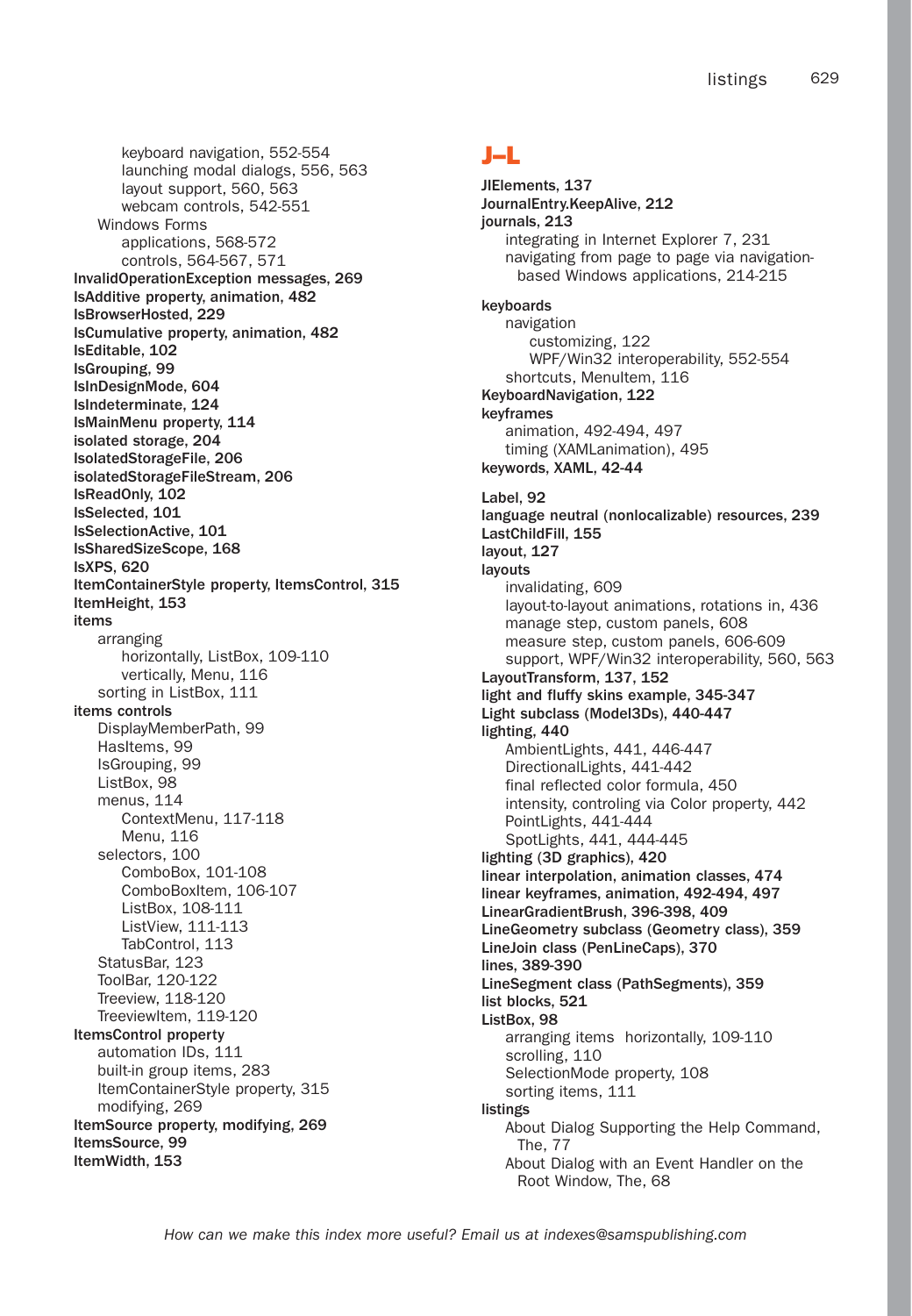About Dialog with Font Properties Moved to the Inner StackPanel, The, 61 About Dialog with Font Properties Set o the Root Window, The, 56 About Dialog with Two Attached Event Handlers on the Root Window, The, 71 Applying Padding and Margin Values with 1, 2, or 4 Digits, 130 Applying ScaleTransform to Buttons in a StackPanel, 141 Buttons Arranged in a Canvas, 149 Code-Behind File for Listing 3.11, The, 77 Code-Behind File for Listing 3.7, The, 69 Code-Behind File for Listing 3.9, The, 73 ComboBox with Complex Items, such as a Microsoft Office Gallery, A, 103 Complex ToolTip, Similar to Microsoft Office ScreenTip, A, 93 FileInputBox.xaml-The User interface for FileInputBox, 581 FileInputBox.xaml.cs—An Alternate Version of Listing 16.2, in Which FileName is a Dependency Property, 587 FileInputBox.xaml.cs-An Update to Listing 16.2, Making FileNameChanged a Routed Event, 589 FileInputBox.xaml.cs—The Logic for FileInputBox, 583 First Attempt at a Visual Studio-Like Start Page with a Grid, 158 Generic.xaml—The Generic Dictionary Containing PlayingCard's Default Style and Control Template, 598 PlayingCard.cs—Logic for the PlayingCard Custom Control, 591 PlayingCard.cs—The Final Logic for the PlayingCard Custom Control, 596 PlayingCard.xaml—Resource for the PlayingCard Custom Control, 592 PlayingCard.xaml.cs—The Code from Listing 16.5, Now as a Code-Behind File, 592 Portions of MainWindow.xaml.cs Related to Isolated Storage, 204 Portions of MainWindow.xaml.cs Related to Window Management, 193 Simple About Dialog in XAML, A, 46 Standard Dependency Property Implementation, A, 52 Standard Routed Event Implementation, A, 65 TaskDialog Signature and Types in C#, 220 Typical Menu, with MenuItem and Separator Children, A, 114 Using ClickOnce Support for On Demand Download, 235 Using Glass in C#, 223 VisualStudioLikePanes.xaml—The XAML Implementation of the Application in Figures 6.27 to 6.33, 184

VisualStudioLikePanes.xaml.cs—The C# Implementation of the Application in Figures 6.27 to 6.33, 186 Walking and Printing the Logical and Visual Trees, 49 lists, collection items, 31 ListView, 111-113 live previews, VisualBrushes, 407-410 local values, 58-59 localizable resources, 239 localization, binary resources, 246-247 LocBaml, 247, 619 logical resources, 247-250 accessing directly in source code, 255 applying without sharing, 254 defining/applying in procedural code, 254-256 embedded resources, accessing in other assemblies, 256 factoring XAML, 253 resource lookups, 251 Static versus Dyanmic resources, 251-252 logical trees, 45-51 LookDirection property (Camera class), 422-424, 427 looping audio, 505 loose XAML pages, 237 Luna theme, 85

#### M

Main method, 197 MainWindow property, 199 malicious skins, 346 manage step (layouts), custom panels, 608 managing. *See* navigating .manifest files, 228 Margin, 130-132 markup extensions, XAML, 27-29 MaterialGroups, 448 materials AmbientMaterial, 451 Brush property, 450 color, reflecting, 450 Color property, 452 combining, 454 DiffuseMaterial, 448, 451 EmissiveMaterial, 448, 452 final reflected color formula, 450 MaterialGroups, 448 SpecularMaterial, 448, 454 winding order, 456 MatrixCamera, 430 MatrixTransform, 144-145 MatrixTransform3D subclass (Transform3Ds), 431, 439 MaxHeight, 129 MaxWidth, 129 MDI (Multiple Document Interface), 199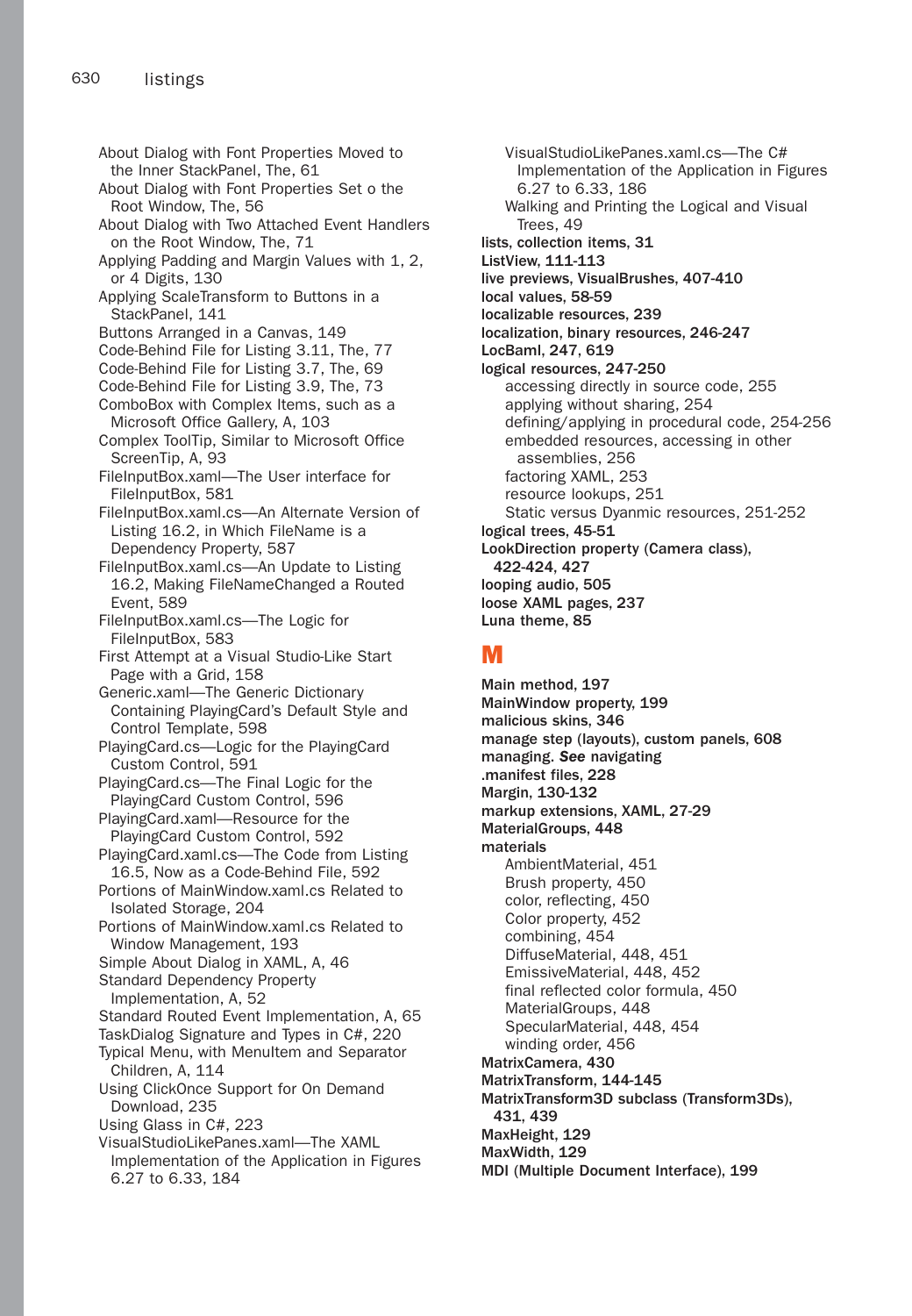measure step (layouts), custom panels, 606-609 measurements, units of, 132 MeasureOverride custom panel layouts implementing, 612 measure step, 606-607 invalidating layouts, 609 media files as embedded resources, 511 MediaCommands, 76 MediaElement class audio, 504-505 troubleshooting, 511 video, 506-508 MediaPlayer class audio, 503-504 troubleshooting, 511 MediaTimeline class, 504-506 MenuItem, 115-116 menus, 114 ContextMenu, 117-118 Menu, arranging items vertically, 116 meshes, 460 Model3DGroups, 461-463 normals, 458-459 TextureCoordinates, 461 TriangleIndices, 457-458 MeshGeometry3Ds, 455 front/back sides, 457 Model3DGroups, 461-463 normals, 458-459 positions, 456 TextureCoordinates, 461 TriangleIndices, 457-458 MessageBox, 220 metadata, audio/visual associations, 512 metal-looking surfaces, rendering, 453 methods, data binding, 296 Microsoft Expression Blend, 620 Microsoft Expression Design, 620 Microsoft XPS Document Writer, 620 MinHeight, 128 MinWidth, 128 Mixed mode (Visual C++debuggers), 559 modal dialogs WPF/Win32 interoperability, 556, 563 WPF/Windows Forms applications interoperability, 571 WPF/Windows Forms controls interoperability, 567 Mode property, Binding object, 297 Model3DGroups, 440, 461-463 Model3Ds, 439 Direction property, 445 GeometryModel3D subclass, 440 Light subclass, 440-447 Model3DGroup subclass, 440 ModelVisual3Ds, 463-464

MSBuild, 618 MultiBinding class, 302-303 Multiple, SelectionMode, 108 multithreaded applications, 201 MyHwndHost subclass, 548-549

#### N

named styles, 314 named template parts, 601-602 namespaces, 22-24 naming elements, 36-37 Navigate, 210 navigating collection views, 285, 288 from page to page via navigation-based Windows applications, 210, 213 Hyperlinks, 212 journals, 214-215 Navigate, 210 navigation events, 215 navigation containers, navigation-based Windows applications, 208-210 navigation events, navigating from page to page via navigation-based Windows applications, 215 navigation-based Windows applications, 207 navigating from page to page, 210-215 Pages and navigation containers, 208-210 passing data between pages, 216-219 NavigationCommands, 76 NavigationProgress, 216 NavigationWindow, 207-210 NearPlaneDistance property (cameras), 423 .NET Framework, 16-18 .NET namespaces, 23 .NET properties Binding objects, 263-264 wrappers, dependency properties, 53 .NET Reflector, 620 .NET technology, XAML, 20 .NETtimer, DispatcherTimer versus, 471 None, 129, 177 normals (MeshGeometry3Ds), 458-459

## O

Object class, 81 object elements, 21 collection items, 30-32 content property, 30 processing rules, 33 type converters, 32-34 ObjectDataProvider class, 294-296 OnApplyTemplate method, 602 onCreateAutomationPeer, 603 OneWayToSource data binding, 296 opacity masks, 408-410 OPC (Open Packaging Conventions), 620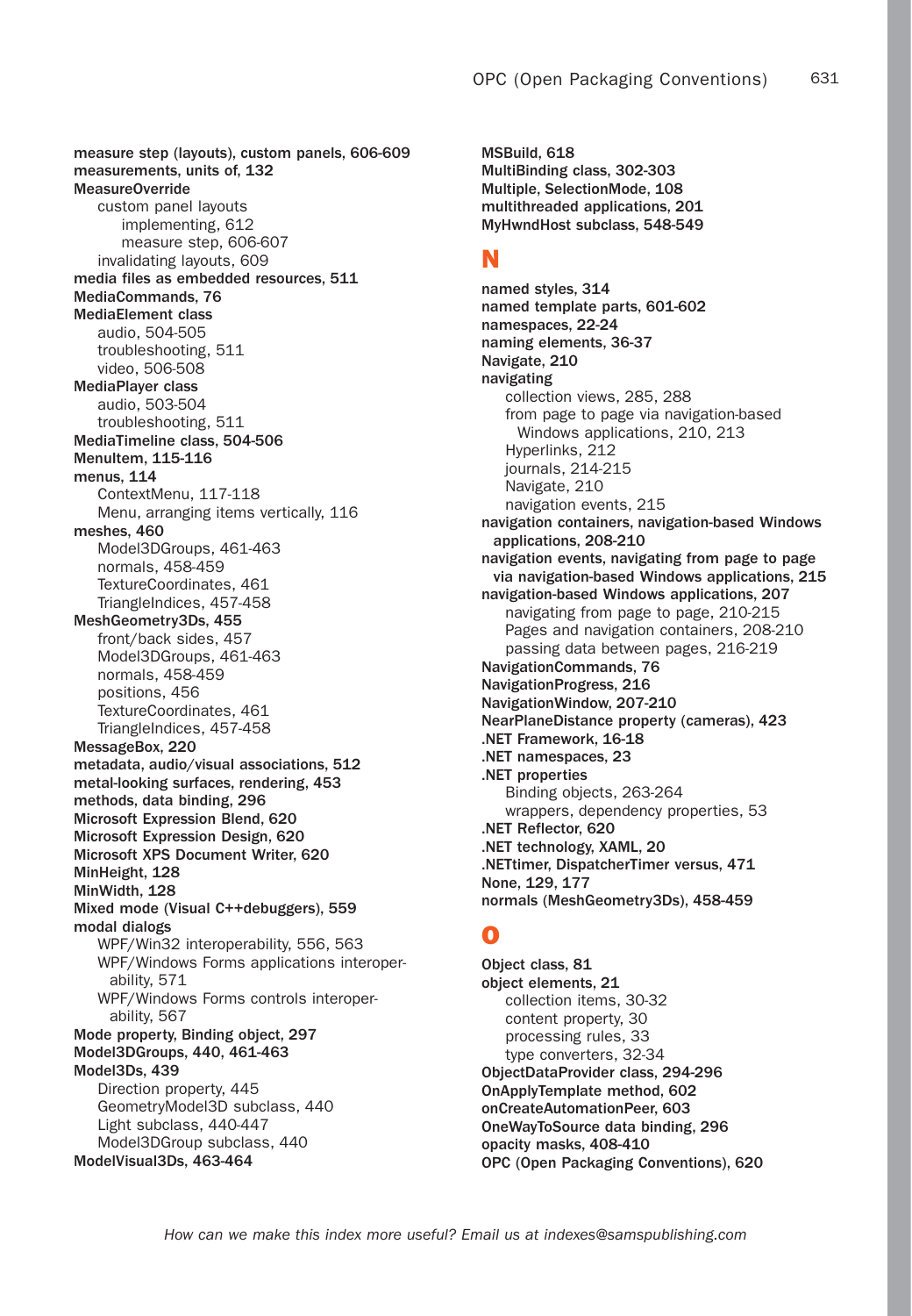OpenGL, 10 Orientation, 124, 153 OrthographicCameras, 428-430 OwnsJournal, 215

#### P

Pack URI, triple-comma syntax, 245 Padding, 130-132 page breaks, flow documents, 528 PageFunction, returning data from pages, 217-219 Pages, navigation-based Windows applications, 208-219 panels, 127 Canvas. *See* Canvas DockPanel, 155-158 Grid, 158-162 primitive panels, 170-171 StackPanel, 137, 151-153 interactions with child layout properties, 152 LayoutTransform, 152 mimicking with Grid, 169 WrapPanel, 153-155 panes (collapsible, dockable, resizable), creating, 182-189 paragraph blocks, 521, 525 parsing XAML at run-time, 35-36 passing data between pages, navigation-based Windows applications, 216-219 PasswordBox, text and ink controls, 127 path-based animation, 498 PathFigures, 359-366 **PathGeometry** FillRule property, 362 PathFigures, 359-366 PathSegments, 359-362 paths, 391 PathSegments, 359-362 pausing/resuming video, 509-510 PenLineCaps, 369-370 performance troubleshooting bitmap effects, 411 shapes, 386 XML and, 44 Performance Profiling Tools (WpfPerf), 618-619 PerspsectiveCameras, 428-430 Photo Gallery, 192 PhotoPage, 217 plastic-looking surfaces, rendering, 453 PlayingCard, 590 creating behaviors, 591-597 creating user interfaces, 597-601 PointLights, 441-444 PolyBezierSegment class (PathSegments), 359 polygons, 390 Polylines, 389-390 PolyLineSegment class (PathSegments), 359

PolyQuadraticBezierSegment class (PathSegments), 360 position, controlling, 134-137 Position property (Camera class), 420-422 positions (MeshGeometry3Ds), 456 PresentationHost.exe, 228 primitive panels, 170-171 PrintDialog, 202 PriorityBinding class, 303-304 procedural code animation, 470 AccelerationRatio property, 481 AutoReverse property, 479 BeginTime property, 478-479 classes, data types, 472 classes, 471-476 controlling durations of, 475 DecelerationRatio property, 481 Duration values, 481 FillBehavior property, 482 From/To field flexibility, 476-478 IsAdditive property, 482 IsCumulative property, 482 Rendering events, 470 RepeatBehavior property, 480 reusing animations, 475 SpeedRatio property, 479 timers and callback functions, 470 embedding PropertyGrids in, 564-566 video, controlling, 510 XAML, 40 ProgressBar, 124-125 PromptBuilder class, SSML, 513-515 properties. *See also individual property entries* dependency properties adding to user controls, 586-589 inheritance, 56-57 paths, 100 triggers, 54-55, 316-320 XAML elements, 24-25 PropertyGrids, 564-566 proportional sizing,164 ProvideValue method,29

## Q–R

QuadraticBezierSegment class (PathSegments)360 QuarternionRotation3D (RotateTransform3D subclass) 436-437 RadialGradientBrush, 399-400 RadioButton, 90-91 range controls, 123-125 RectangleGeometry subclass (Geometry class), 359 rectangles, 387-388 reflecting color, materials, 450

RelativeSource property, Binding objects, 263 RemovedItems, 106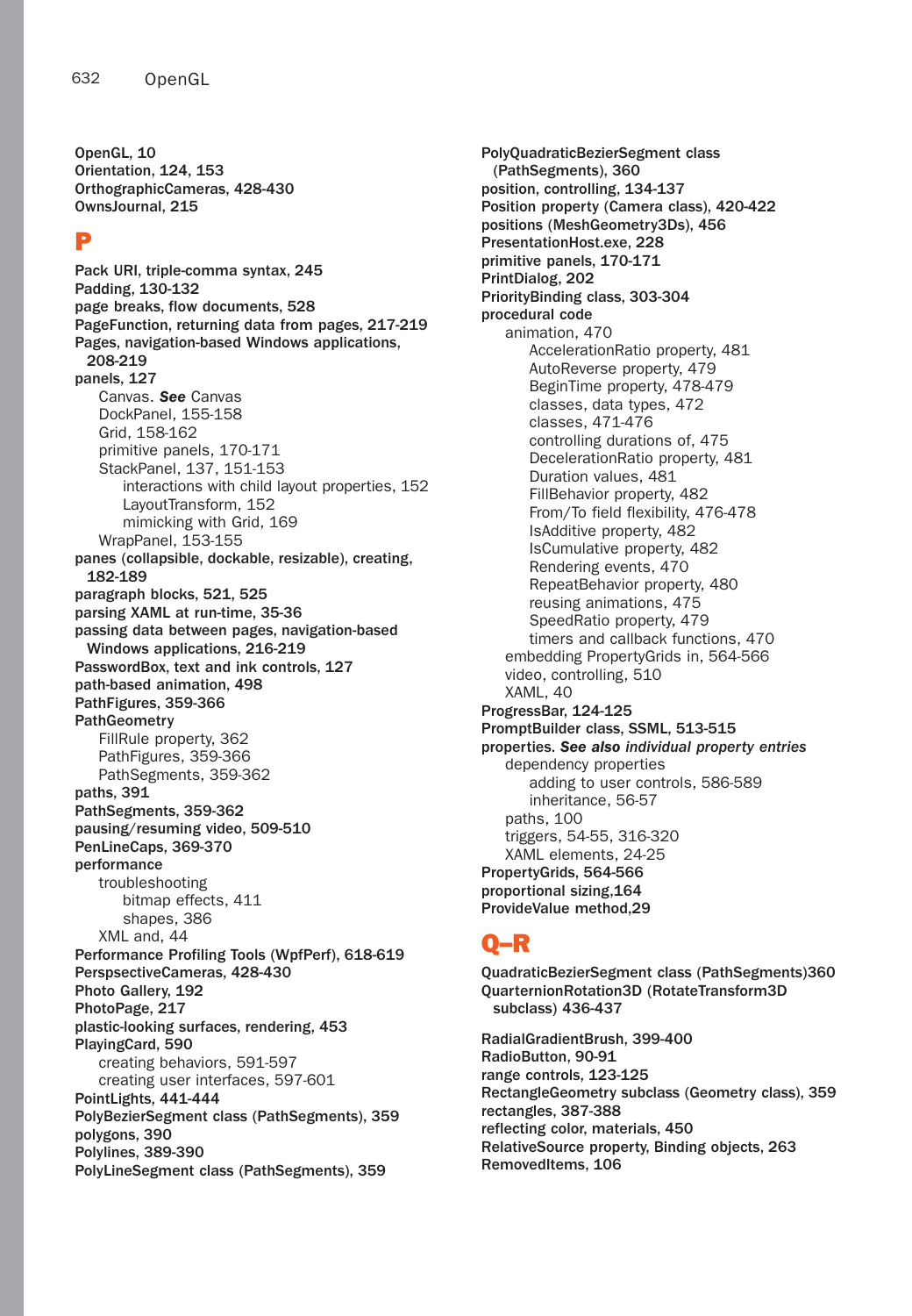RemoveFromJournal, 213 RemoveHandler, 66 RenameDialog, 203 rendering color, final reflected color formula, 450 data binding, 272-274 metal-looking surfaces, 453 plastic-looking surfaces, 453 specifying texture coordinates, 449 textures, coordinates, 450, 460 transforms, exactness of, 457 visuals, DrawingVisuals custom rendering option, 378 Z-fighting, 423 Rendering events, animation, 470 RenderSize, 129 RenderTransform, 137-139 RenderTransformOrigin, 137-140 RepeatBehavior property, animation procedural code, 480 XAML, 489 RepeatButton, 89 resolution independence, 11-12 Resource build action, 240 ResourceKey, 598 resources binary resources, 239 accessing, 241-245 defining, 240-241 localization, 246-247 logical resources, 247-250 accessing directly in source code, 255 applying without sharing, 254 defining/applying in procedural code, 254-256 embedded resources, accessing in other assemblies, 256 factoring XAML, 253 resource lookups, 251 Static versus Dynamic resources, 251-252 restoring application state, 204-206 restyling, support for. *See* styles; templates; skins; themes retained mode graphics systems, 355-356 returning data from pages with PageFunction, 217-219 reusing animations, 475 RibbonPanels, creating, 609-614 RichTextBox, text and ink controls, 127 right-hand rule coordinate systems, 421 winding order, 456 RotateTransform, 137-140 RotateTransform3D subclass (Transform3Ds), 431, 436-438 rotation standardized configurations, 436 winding order, 456

routed events, 64-65, 68-71 adding to user controls, 589-590 bubbling, 67 consolidating handlers, 72 implementation, 65-66 tunneling, 67 RoutedUICommands, 75 RoutingStrategy, 66 RowDefinition, 159 rows sharing sizes, 166-168 sizing, 162-165 RowSpan, 160 Royale theme, 85 RSSReaders, pure-XAMLRSSReader example, 305-306 Run method, applications, 196 run-time, loading and parsing XAML, 35-36

#### S

ScaleTransform, 140, 143 Stretch and, 142 XAMLanimation, 489 ScaleTransform3D subclass (Transform3Ds), 431-435 ScaleX, 140 ScaleY, 140 scaling, 177-182 scRGB color spaces, 394-395 ScrollBars, 175 scrolling, 110, 174-177 ScrollViewer, 175-176 section blocks, 521 security skins, 346 XBAP, 232 Select, 129 SelectedIndex, 101 SelectedItem, 101 SelectedValue, 101 SelectionChanged event, 106 SelectionMode property, 108 Selector property, 270 selectors, 100 ComboBox, 101-108 ComboBoxItem, 106-107 ListBox, 108-111 ListView, 111-113 TabControl, 113 TreeView versus, 120 sending data to pages, 216 Separator, 115 Settings class, 205 SetValue, 588 shapes, 386 clip art example, 391-393 ellipses, 388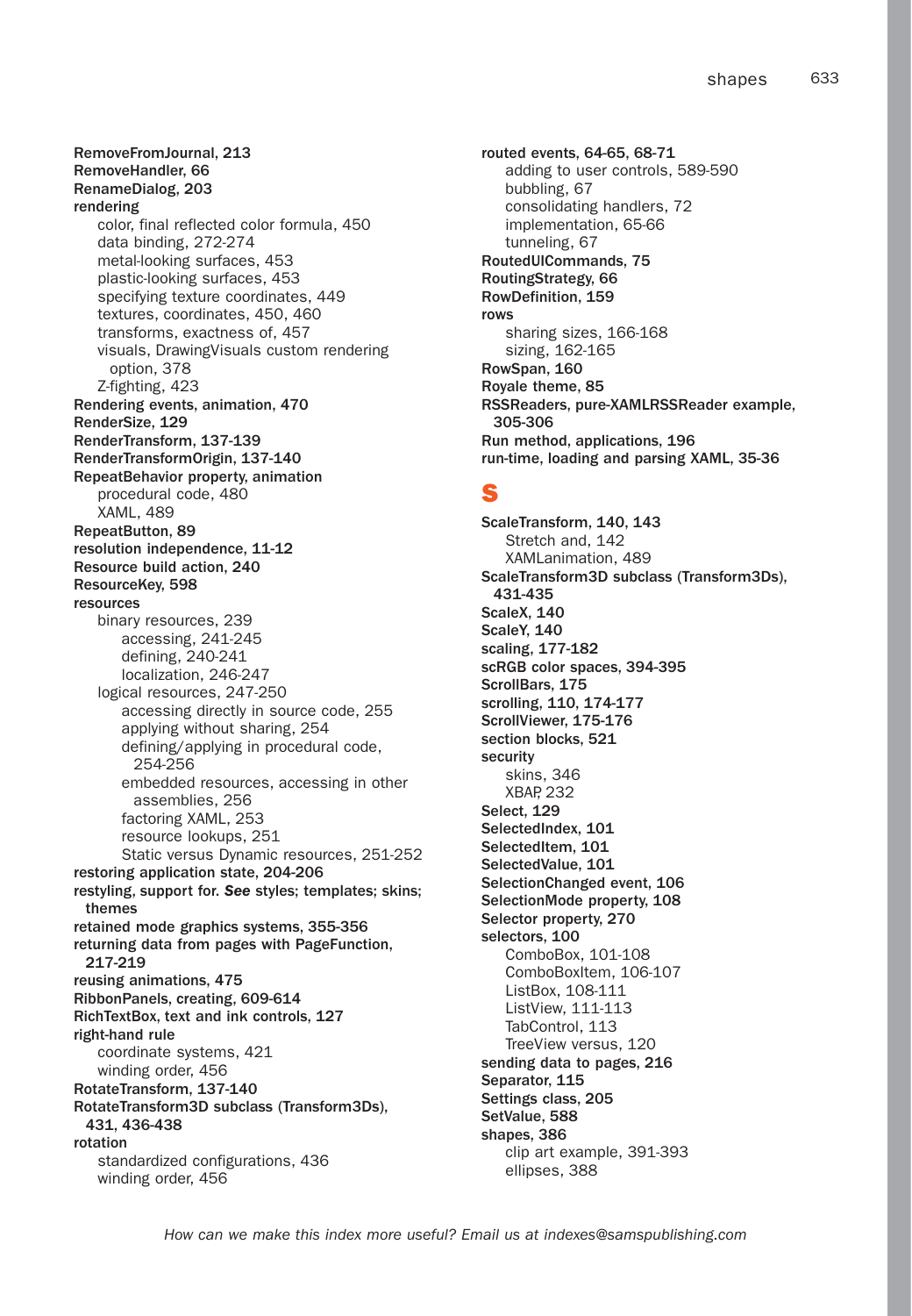Fill property, 385-387 lines, 389-390 operation of, 387-388 paths, 391 polygons, 390 rectangles, 387-388 Stroke property, 385-387 troubleshooting performance problems, 386 SharedSizeGroup, 166-167 sharing row and column sizes, 166-168 styles, 311-313 ShowDialog, 204 ShowGridLines, 161 shrinking, 172 Single, SelectionMode, 108 single-instance application, 200 SizeToContent property, 128 SizeToContent setting, 128 sizing columns, 162-165 GridSplitter, 165-166 Height and Width, 128-130 margin and padding, 130-132 rows, 162-165 Visibility, 133 SkewTransform, 143 skins, 307, 341 electric skins example, 345 light and fluffy skins example, 345-347 loading, 344 malicious skins, 346 procedural codes, 344 troubleshooting, defining named styles, 343 Slider, 125 snapshots, video frames, 508 Snoop, 619 SolidColorBrush, 393-394 SortDescriptions property, 113, 279-281 sorting collection views, 279-281 items in ListBox, 111 SoundPlayer class, audio, 502 SoundPlayerAction class, audio, 502-503 spaces in geometry strings, 369 spans, flow documents, 526-527 SpecularMaterial, 448, 454 speech recognition, 515-518 synthesis, 512-515 SpeechSynthesizer class, audio file support, 514 SpeedRatio property, animation, 479 spell checking, TextBox, 127 SpotLights, 441, 444-445 Square line caps versus Flat line caps, 369 sRGB color spaces, 393

SRGS (Speech Recognition Grammar Specification), 516-518 SSML (Speech Synthesis Markup Language), 513-515 StackPanel, 137, 151-153, 169 star sizing, 164 StartLineCap class (PenLineCaps), 369 STAThreadAttribute, 558 StaticExtension, 28 StaticResource resources, 251-256 StatusBar, 123 StatusBarItem, 123 StopLoading method, 212 storyboards EventTriggers (XAMLanimation), 483 specifying target objects, 486-487 specifying target properties, 484-486 timelines as (XAMLanimation), 490-492 StreamGeometry, 363 streaming audio/video, 510 Stretch, 134-135, 142 StretchDirection, 179 strings, 476 Stroke property (shapes) as brush icon, 385 setting to view, 387 styles, 67, 307-310 applying, 314-315 data triggers, 318-320 EventSetter, 320 EventTriggers in (XAMLanimation), 487-489 implicit styles, creating, 314-316 keyless resources, 315 named styles, 314 property triggers, 316-320 restricting usage of, 313-314 sharing, 311-313 Target Type property, 313-314 templates, combining with, 338-340 themes, 349-352 typed styles, 314 Swanson, Mike, 620 synthesis (speech), 512 SpeechSynthesizer class, audio file support, 514 SSML, 513-515 text handling, 512 System.ComponentModel.DesignerProperties, 604 System.Deployment.Application, 234 System.Int32, 33 System.IO.IsolatedStorage, 206 System.Reflection.Assembly.Load, 33 System.Windows.Controls, 147 System.Windows.Controls.Panel class, 127 System.Windows.Controls.scrollViewer, 174 System.Windows.Controls.StretchDirection, 180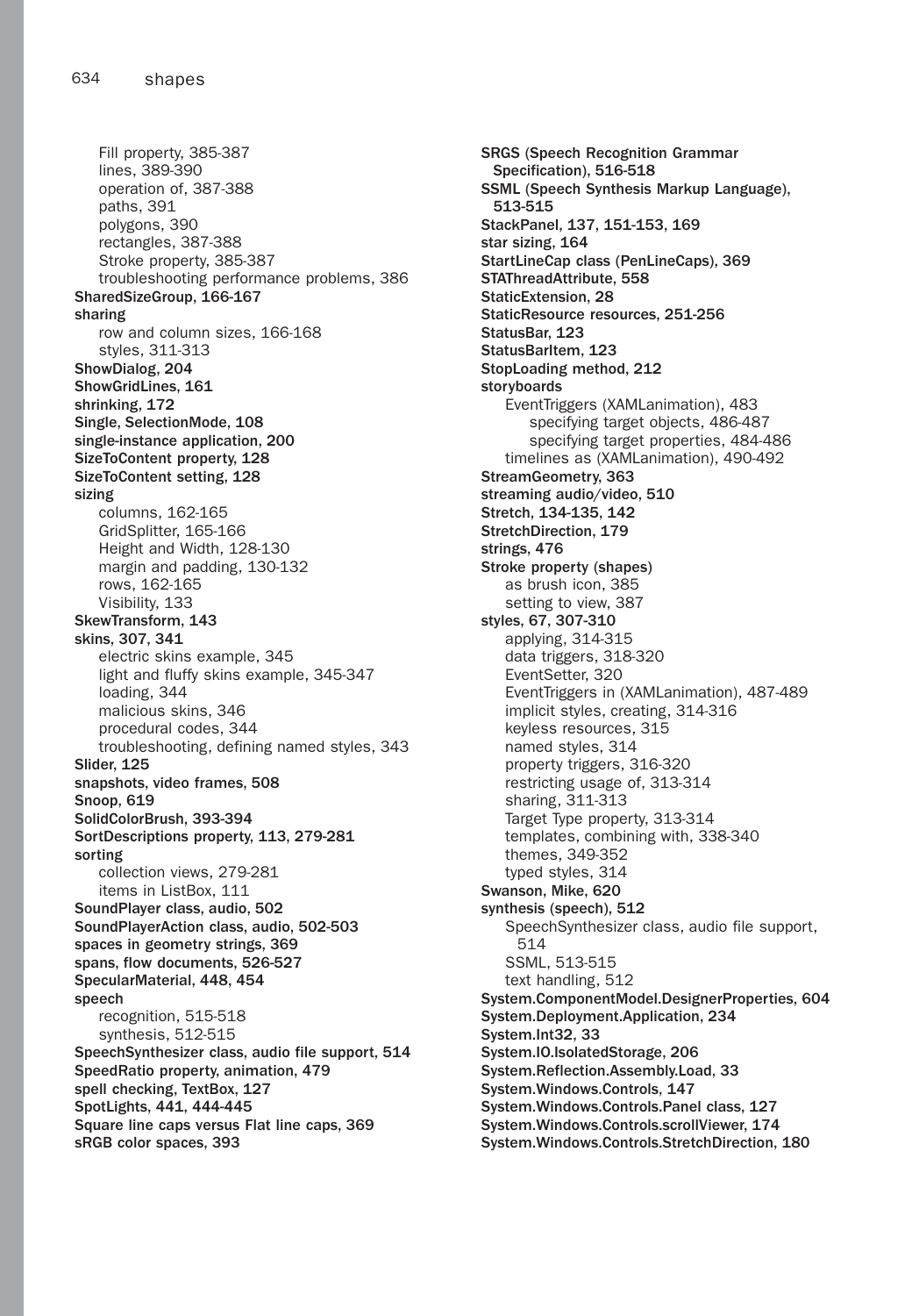System.Windows.Controls.VirtualizingStackPanel, 175 System.Windows.Media.Stretch, 177 System.Windows.Media.Transform, 137 System.Windows.PointConverter, 138 System.Windows.Thickness, 130 System.Windows.UIElement, 127 SystemColors class, themes, 348-349 SystemFonts class, 348-349 SystemParameters class, 348-349

## T

TabControl, 113 TabItem, 114 table blocks, 521, 525 TabPanel, 170 Target Type property, 313 applying styles, 314 templates, restricting in, 325-326 TargetProperty, attached properties (XAMLanimation), 494 TaskDialog, 220-223 **TemplateBinding** templates, 327 value converters, 331 templates, 307, 321 Content property, 326-328 control templates, 322-323, 339 dependency properties, hijacking, 332 named elements in, 324 naming, 337 reusing, 329-331 styles, combining with, 338-340 Target Type property, restricting, 325-326 TemplateBinding, 327, 331 themes, 349-352 triggers, interactivity in, 323-325 visual states, 333, 336-338 text converting spoken words to, 516-517 speech synthesis, 512 text and ink controls InkCanvas, 128-129 PasswordBox, 127 RichTextBox, 127 TextBox, 126 text-to-speech. *See* speech synthesis TextBlock, 105 TextBox, 126-127 TextSearch, 105 TextSearch.TextPath, 104 texture coordinates, 449-450, 460-461 TextWrapping property, 126 themes, 85-86, 307 examples of, 349 generic dictionaries, 350

styles/templates, 349-352 system colors, fonts, parameters, 348-349 Vista (Windows), 351 Thickness, syntax for, 132 TickPlacement, 125 ticks, 125 tile brushes, 401 DrawingBrushes, 403-405 ImageBrushes, 405-406 VisualBrushes, 406-410 time resolution independent animations, 471 timelines as storyboards (XAMLanimation), 490-492 timers, 470-471 TimeSpan data type, 476 ToggleButton, 89-90 ToolBar, 120-122 ToolBarTray, 121, 171 ToolOverflowPanel, 171 ToolTip, 92-95 ToolTipService, 94 Transform3DGroup subclass (Transform3Ds), 431 Transform3Ds, 430-431, 437 combinging, 439 MatrixTransform3D subclass, 439 RotateTransform3D subclass, 436-438 ScaleTransform3D subclass, 432-435 TranslateTransform3D subclass, 432-433 transforms applying, 137 MatrixTransform, 144 RotateTransform, 138-140 ScaleTransform, 140-143 SkewTransform, 143 TranslateTransform, 143 combining, 145 exactness of, 457 FrameworkElements and, 145 TranslateAccelerator, 554-555 TranslateTransform, 143, 489 TranslateTransform3D subclass (Transform3Ds), 431-433 translucence, DiffuseMaterial, 451 transparencies, live previews via VisualBrush, 407-410 transparent colors, 399 Treeview, 118-120 TreeViewItem, 119-120 TriangleIndices (MeshGeometry3Ds), 457-458 triangles, 359, 364, 367 overlapping, 362 rotating, 362 specifying normals, 458 Trigger, 55 triggers data, 318-319 logic of, 319-320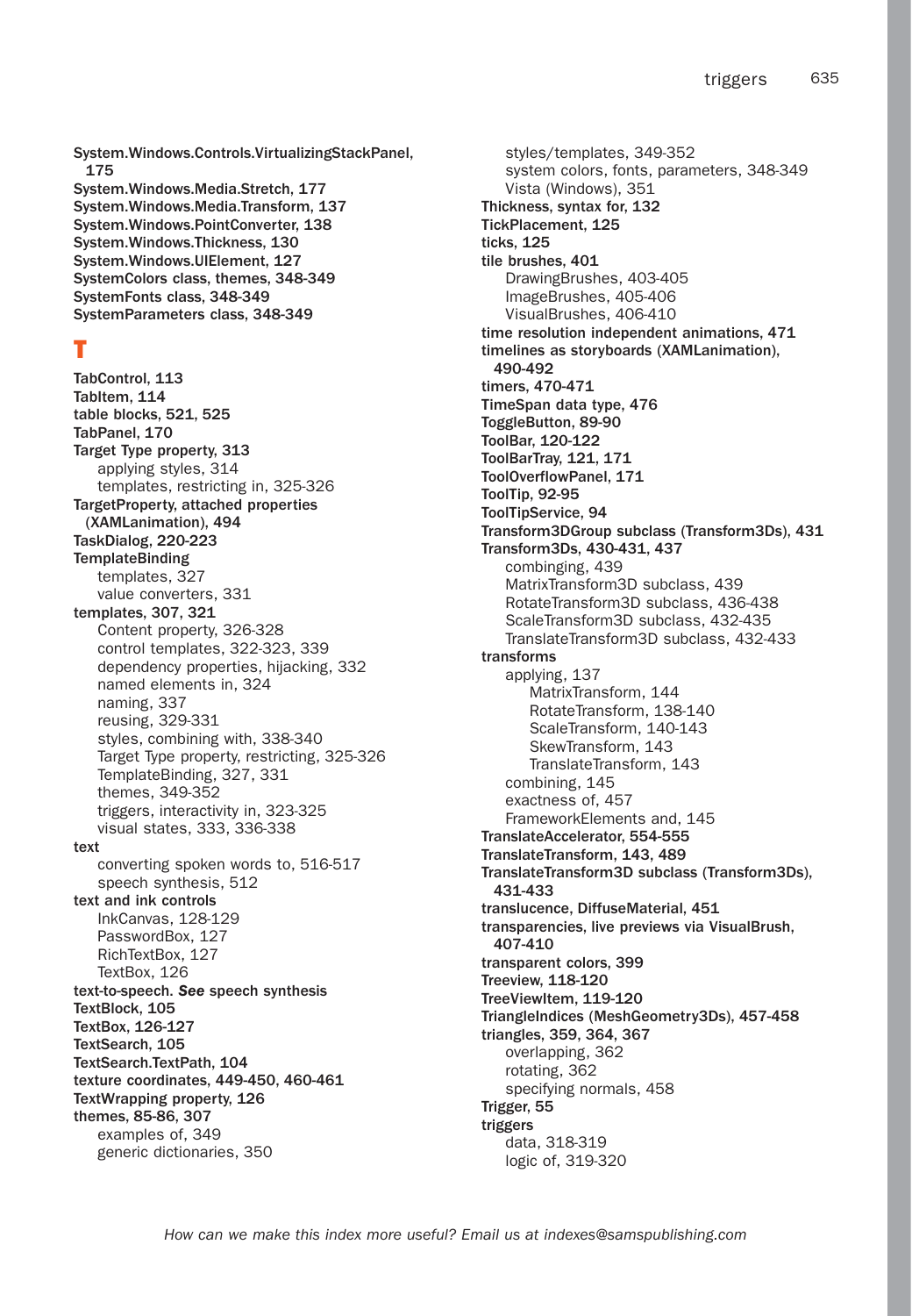property, 316-318 templates, interactivity in, 323-325 triple-comma syntax, Pack URI, 245 troubleshooting data binding errors, 277 InvalidOperationException messages, 269 MediaElement class, 511 MediaPlayer class, 511 performance bitmap effects, 411 shapes, 386 skins defining named styles, 343 malicious skins, 346 tunneling routed events, 67 TwoWay data binding, 296-298 type converters color brushes, 395 MatrixTransform, 145 object elements, XAML, 32-34 XAML, 25-27 typed styles, 314

#### U

UI automation, 603 UIElement class, 81 UIElementCollection, custom panel layouts, 606 UIElements, Binding object, 266 UISpy, 619 Uniform, 177 UniformGrid, 171 UniformToFill, 179 units of measurement, 132 UpdateSourceTrigger property, Binding object, 298-299 UpDirection property (Camera class), 425-427 upgrades, C++/CLI, 555 UpOnly, 180 user controls, 579 adding dependency properties, 586-589 routed events, 589-590 creating behaviors, 583-585 user interfaces, 581-583 custom controls versus, 580 protecting from accidental usage, 585 user interfaces, creating for custom controls, 597-601 user controls, 581-583 UsesParentJournal, 215 utilities, 618-620 UUIElement, 81

## V

validation Binding object, 299-302 dependency properties, 60 value converters binding collection items, 278 Binding.DoNothing values, 278 BooleanToVisibilityConverter, 276 canceling data binding temporarily, 278 Convert and ConvertBack methods, 298 customizing data display, 278-279 incompatible data types, handling, 274-277 MultiBinding class, 303 rendering, 274 TemplateBinding, 331 vector graphics brushes color, 393-400 opacity masks, 408 tile, 401-410 custom color space profiles, 394 drawings, 356-372 geometries, 359-372 house example, 416-417 mapping to 3D graphics, 419 shapes clip art example, 391-393 ellipses, 388 Fill property, 385-387 lines, 389 operation of, 387-388 paths, 391 polygons, 390 polylines, 390 rectangles, 387-388 Stroke property, 385-387 troubleshooting performance problems, 386 visuals, 372 AddVisualChild method, 378 displaying on screen, 376-379 DrawingContext, 374-376 DrawingVisuals, 373-378, 382 GetVisualChild, 377-379 hit testing, 379-385 uses for, 378 VisualChildrenCount, 377-379 VerticalAlignment, 134-135 VerticalContentAlignment, 135 VerticalScrollBarVisibility, 175 video frame snapshots, 508 media files as embedded resources, 511 MediaElement class, 506-508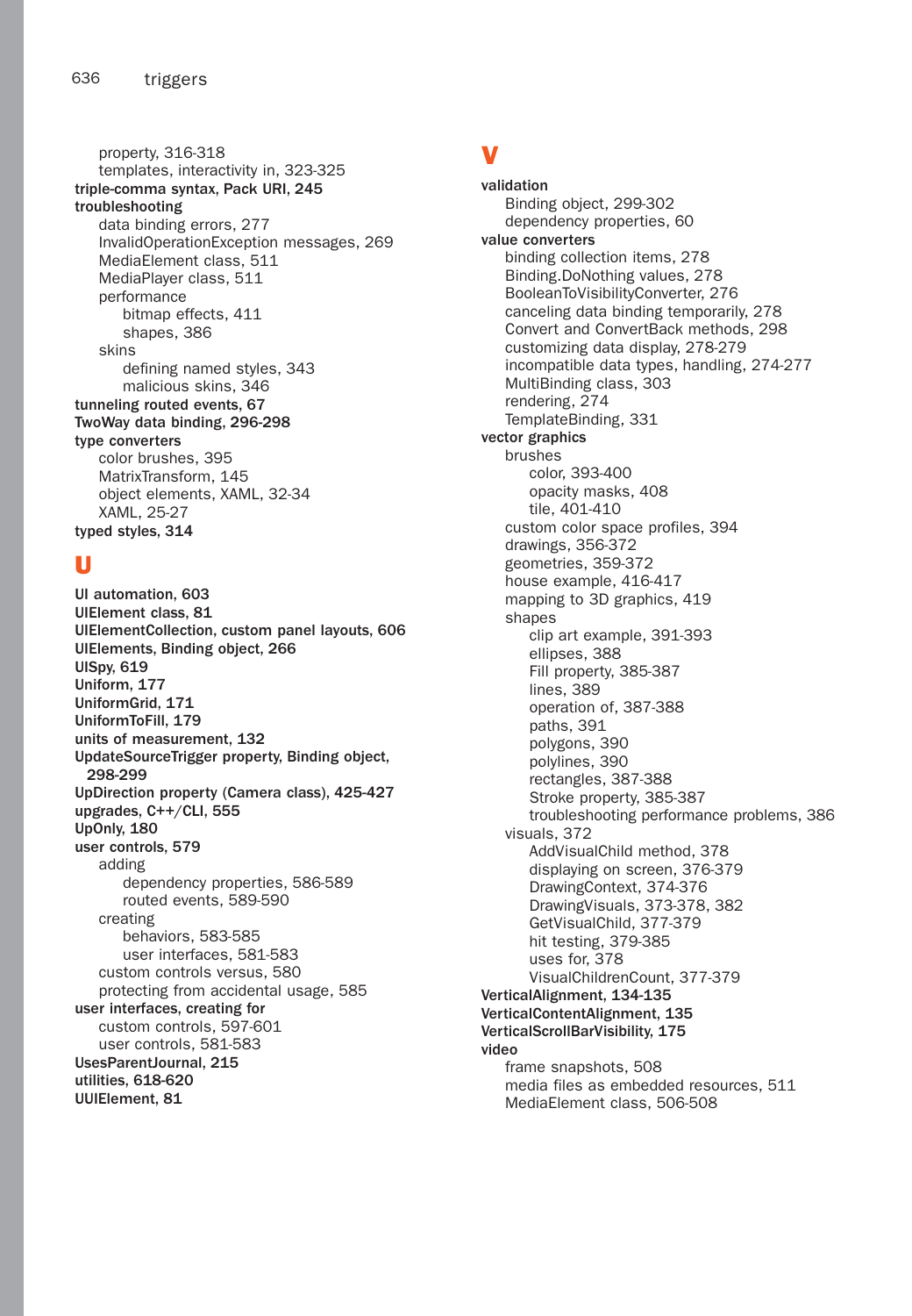metadata associations, 512 pausing/resuming, 509-510 playing, 509-510 streaming, 510 Windows Media Player, 32-bit versus 64-bit, 506 WPF support, 506 VideoDrawing subclass (Drawing class), 356 View property, 111 Viewbox, 177-179 Viewport3D element, 465-468 Viewport3DVisuals, 468 virtualization, 110 VirtualizingStackPanel, 109 Visibility, 133 Visible, 133, 175 Vista (Windows), themes, 351 Visual C++ compiler option, 550 debuggers, Mixed mode, 559 XAML support, 546 Visual class, 81 visual hit testing, 379 visual states in templates, 333, 336-338 Visual Studio, 240-241 Visual Studio 2005, 617 Visual Studio Express, 618 visual trees, 46-51 Visual3Ds ModelVisual3Ds, 463-464 Viewport3DVisuals, 468 VisualBrush, 406-410, 449 VisualChildrenCount, 377-379 visuals, 372 AddVisualChild method, 378 displaying on screen, 376-379 DrawingContext, 374-376 **DrawingVisuals** children of DrawingVisuals, 382 custom rendering option, 378 filling with content, 373-376 GetVisualChild, 377-379 hit testing callback mechanisms, 384 modifying visual trees in callback methods, 384 multiple visuals, 380-383 overlapping visuals, 383-385 overriding HitTextCore method, 384 simple hit testing example, 379 uses for, 378 VisualChildrenCount, 377-379

#### W

WCF (Wndows Communication Foundation), 18 WebBrowser, 96 webcams, embedding controls (WPF/Win32 interoperability), 542-551 WICExplorer, 619 Width, 128-130 Win32 Common Controls library, Windows Forms controls, 566 WPF interoperability, 541 access key support, 555 HwndSource, 556-559, 562-563 keyboard navigation, 552-554 launching modal dialogs, 556, 563 layout support, 560, 563 webcam controls, 542-551 winding order, 456 Window, 71 Window class, 192-195, 198 Windows applications, 191 Application class, 195-201 ClickOnce, 206-207 common dialogs, 202 custom dialogs, 203-204 dialogs, 202 persisting and restoring application state, 204-206 Window class, 192-195, 198 Windows Forms, 15 applications, WPF interoperability, 568-572 controls Win32 Common controls library, 566 WPF interoperability, 564-567, 571 Windows Installer versus ClickOnce, 206-207 Windows Media Player, 32-bit video versus 64-bit video, 506 Windows Workflow Foundation (WCF), 18 WPF11 (Windows Presentation Foundation 11) ActiveX controls interoperability, 572-576 Adobe Flash versus, 15 audio, support, 506 broad integration, 11 composition and customization, 13 declarative programming, 13 deployment, 13 DirectX interoperability, 541 versus, 14 flow document support, XPS519 hardware acceleration, 12 resolution independence, 11-12 retained mode graphics systems, 355-356 standardized rotational configurations, 436 video, support, 506